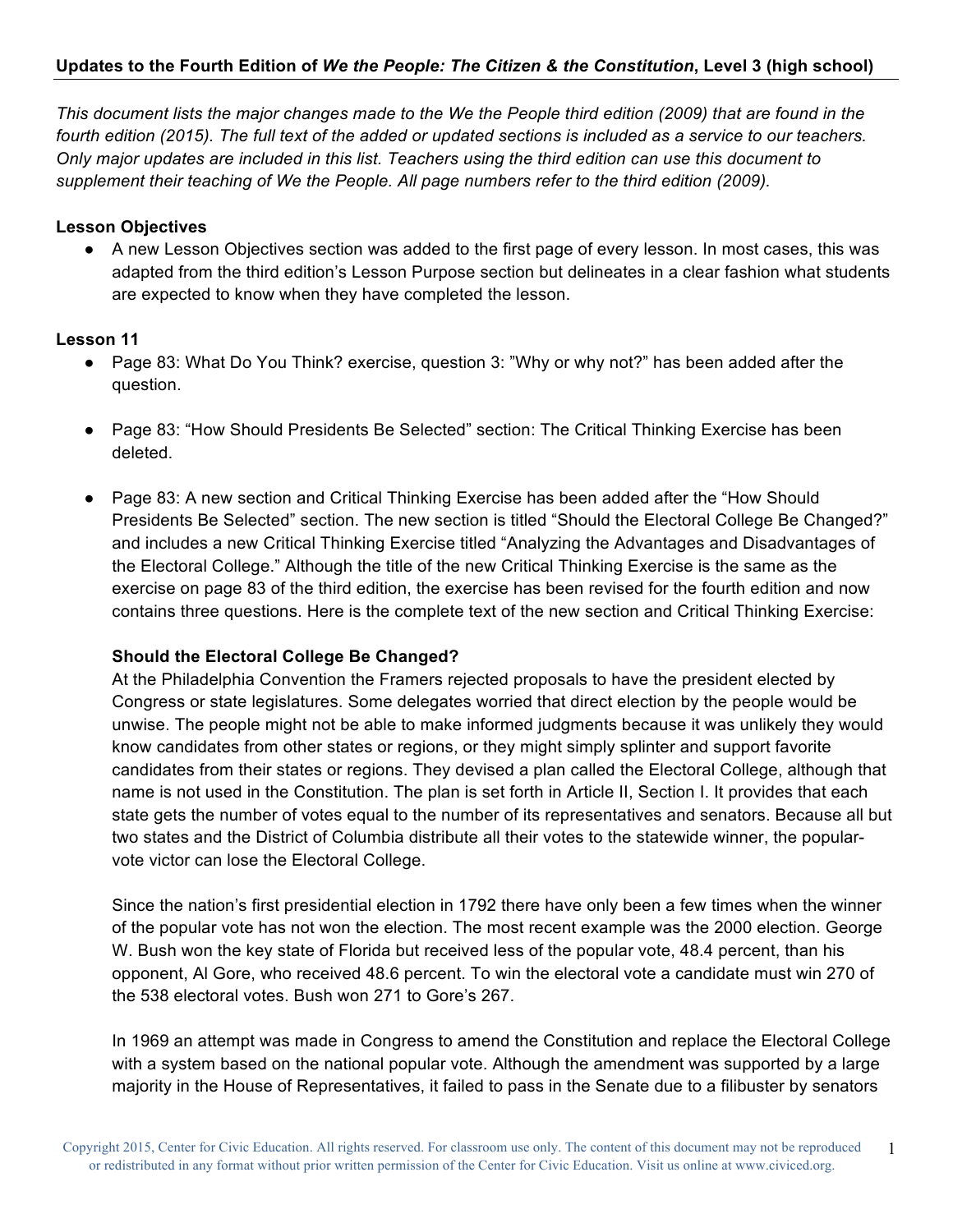from several small states who argued that to eliminate the Electoral College would reduce the influence of small states. However, since the election of 2000 there have been a number of calls for change.

Critics of the Electoral College make the following claims, for example:

- It is undemocratic and should be abolished in favor of direct popular vote for president and vice president.
- It unfairly gives disproportionate power to small states.
- The electoral votes of each state should be allotted to candidates in proportion to the popular votes they receive.

Defenders of the Electoral College make the following claims, for example:

- Since presidential candidates cannot gain enough electoral votes in any one region of the United States to win, they must appeal to voters in most, if not all, of the regions of the country and represent their interests as well. The result is that winning candidates must be supported by voters from throughout the country, which contributes to the unity of the nation.
- The outcomes of elections are more clear and less disputable because the winner typically gets a larger proportion of the electoral votes than popular votes. This reduces the chances of a call for a recount of votes to decide an election when compared with popular-vote systems.
- The disproportionate power given to small states helps to protect their interests from possible abuses by larger, more populous states.

# **CRITICAL THINKING EXERCISE**

## *Analyzing the Advantages and Disadvantages of the Electoral College*

Work with two or more other students to answer the following questions. Be prepared to discuss your answers with your class.

- What democratic principles, if any, are furthered or
- violated by the Electoral College?
- What arguments can you give for and against the use of the Electoral College to select the president?
- If you think the Electoral College should be reformed or replaced, what kind of changes for electing the president would you support? Why?

## **Lesson 20**

● Reviewing and Using the Lesson: New questions 4 and 5

## **Lesson 21**

• There is a new What Do You Think? exercise on gerrymandering that appears after the Why Is Districting Controversial? section.

## **Lesson 22**

● Page 153: The second paragraph (starting "The Senate also operates...) has been refined and updated to include the 2013 modifications to Senate rules for invoking cloture. This is the revised paragraph:

The Senate also operates according to rules, but the rules are treated more informally in the Senate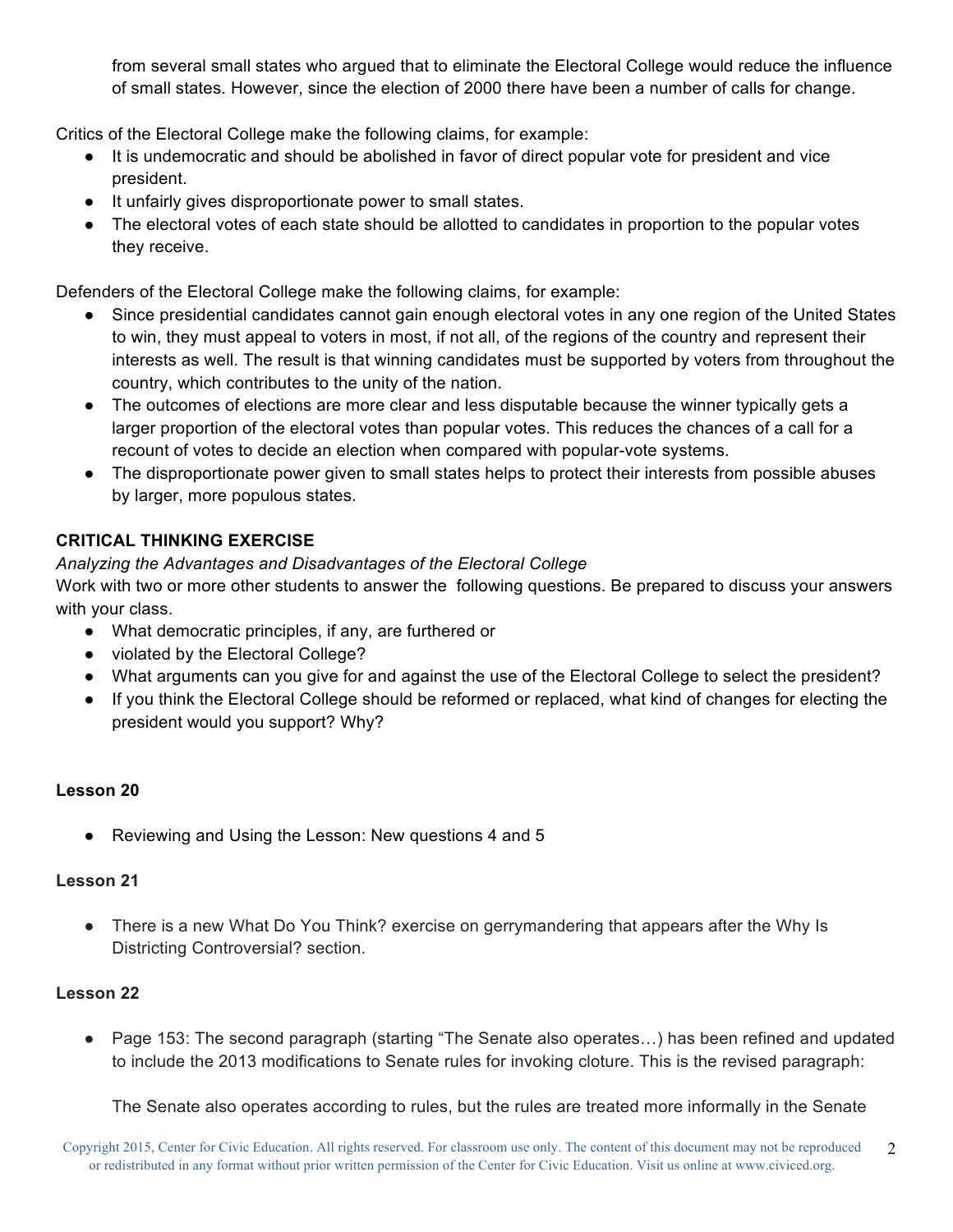than in the House. Traditionally, members of the Senate have been more independent than members of the House, perhaps because senators originally were regarded as "ambassadors" from their states. A single senator can use the filibuster, a practice of refusing to surrender the floor during a debate, to prevent a vote. In 1917 the Senate adopted a rule to limit debate with the approval of two-thirds of its members, later changed to three-fifths, known as a cloture vote, and thus bring a proposal to a vote by the full Senate. Senators also have the opportunity to amend bills on the floor. In 2013 the Senate modified its procedures to allow for cloture for judicial nominees, other than Supreme Court nominees, by a simple majority vote.

Pages 156-7: The Critical Thinking Exercise has been divided into two sections: (1) a new section titled "What Role Has Congress Played in Promoting the Protection of Individual Rights?" and (2) a Critical Thinking Exercise. The new section and the Critical Thinking Exercise are exactly the same text as in the third edition: the Critical Thinking Exercise has simply been split into a new section and a Critical Thinking Exercise .

## **Lesson 23**

● Page 168-9: The Critical Thinking Exercise has been divided into two sections: (1) a new section titled "What Role Has the Executive Branch Played in Promoting the Protection of Individual Rights?" and (2) a Critical Thinking Exercise.

## **Lesson 26**

- Page 184, second paragraph: This new sentence was added between the first and second sentences (the Term to Understand is in bold): "The powers referred to in the Ninth and Tenth Amendments that are reserved to the states or to the people are called **reserved powers**."
- Page 187: Third paragraph: the sentence that begins "State constitutional amendments..." was replaced with the following:

State constitutional amendments often reflect state responses to policy debates occurring throughout the United States. For example, beginning in the late twentieth century Americans have debated whether same-sex couples should be allowed to marry. Several states adopted constitutional amendments banning marriage between same-sex couples, whereas others adopted provisions or statutes granting same-sex couples a wide range of rights short of marriage. In 2015 this matter was taken out of the hands of the states in a ruling by the U.S. Supreme Court in the case of *Obergefell v. Hodges*. In a 5–4 decision the Court ruled that same-sex marriage is a fundamental right guaranteed by the equal protection clause of the Fourteenth Amendment. Other policy debates continue at the state level today. Recently proposed state constitutional amendments include the use of public money for private education, authorization of casino gaming, and the use of marijuana for medical conditions.

Page 188: This paragraph replaces the first paragraph on the page, which reads "The case was *Gonzalez v. Raich*...":

U.S. drug policy is currently at a crossroads. Since Colorado became the first state to legalize marijuana for recreational use in 2014, an increasing number of states and some localities have followed suit. A number of states also have passed legislation to decrease the amount of time drug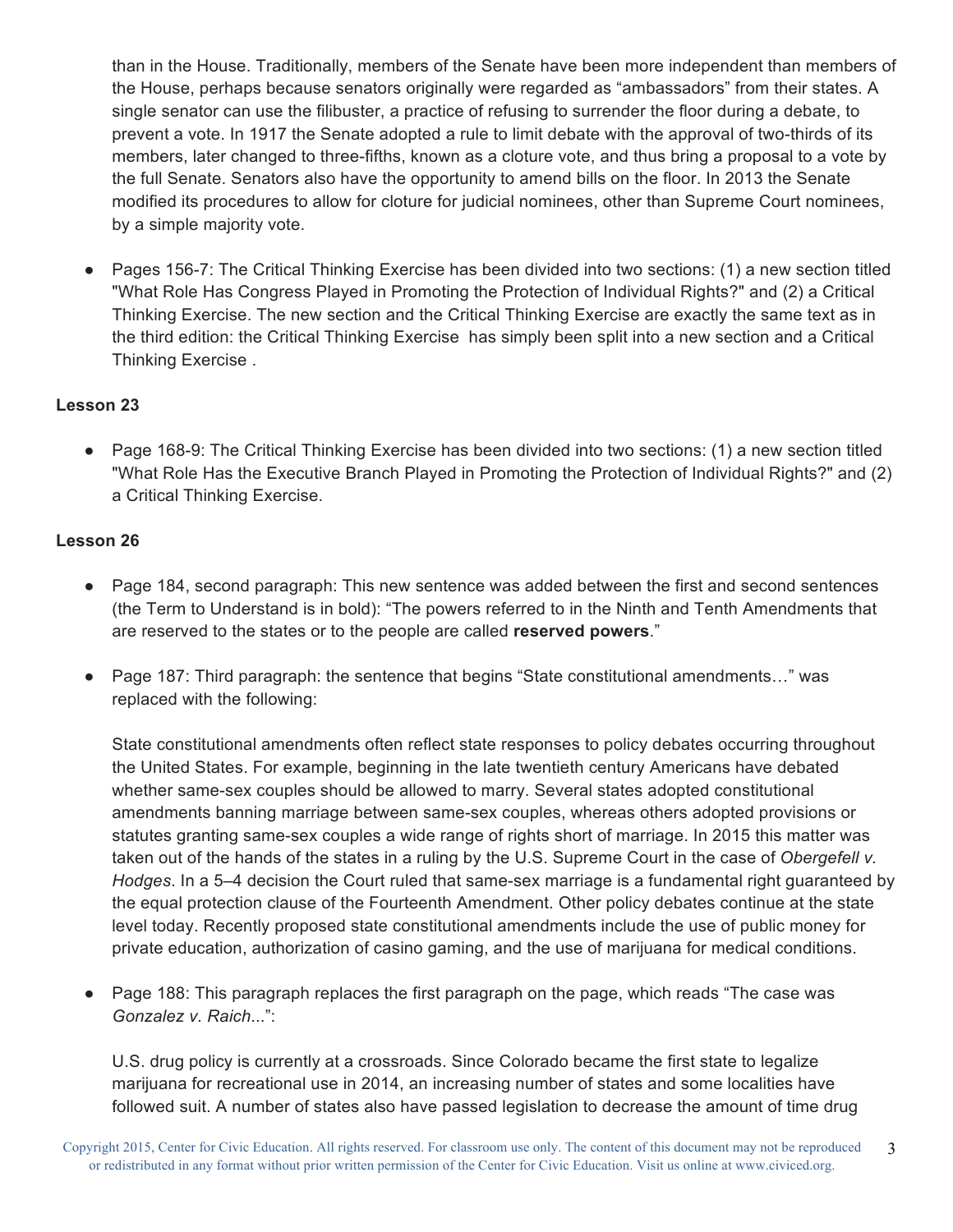offenders are incarcerated and to increase substance-abuse treatment for offenders. Federal law, however, still prohibits marijuana for any use in all states and territories of the United States.

Pages 189-190: The "Environmental protection" bullet has been updated. The first two paragraphs in that section have been replaced with the following:

**Environmental protection.** In response to congressional inaction on various environmental policy issues, a number of state legislatures have taken the initiative. One example is climate change. California took the lead in 2006 with the Global Warming Solutions Act. Since then other states have enacted similar measures, passing legislation to reduce greenhouse gas emissions, develop clean energy resources, and promote more energy- efficient vehicles, buildings, and appliances. Some states have joined together in regional compacts, such as the mid-Atlantic and northeastern states and the western and midwestern states. However, it seems that climate change is an issue that is prompting action at the national and international levels. Despite this fact, state governments and regional associations will continue to play an important role by testing new solutions and making successful programs available for widespread use.

Page 190: Health care section has been updated to include the Affordable Care Act. This is the new section:

**Health care.** By the mid-1990s soaring health-care costs and increasingly large numbers of people without health insurance had become a major issue of public concern. By the mid-2000s, nearly 50 million Americans did not have health insurance. Moreover, it was generally agreed that the United States had the highest health-care costs relative to the size of its economy of any country in the world. Proposed solutions to the problem, however, created significant political disagreement; Democrats generally sought to increase the federal government's and state governments' roles in providing affordable health care to Americans, whereas Republicans argued that the best solution was to keep America's health care system under the control of private enterprise. In 2009– 2010, at President Obama's urging, Congress passed the Patient Protection and Affordable Care Act. This law mandates that people buy health insurance or face a tax penalty, subsidizes the cost of insurance for low-income citizens, provides financial incentives for certain small businesses to offer health insurance to their workers, prohibits insurance companies from denying coverage based on preexisting conditions or from capping annual benefits, expands Medicaid coverage, and creates health insurance exchanges to try to lower the costs of health insurance. In 2010, the Congressional Budget Office predicted that the law, which began to take effect in 2014, would reduce the federal deficit by \$143 billion over ten years.

#### **Lesson 27**

Page 197: "What Kinds of Rights Does the Bill of Rights Protect?" section, second paragraph: This paragraph was updated to include two recent Supreme Court cases that incorporated the Second Amendment: *District of Columbia v. Heller* (2008) and *McDonald v. Chicago* (2010). Here is the revised paragraph:

For example, the Second Amendment provides that "A well regulated Militia, being necessary to the security of a free State, the right of the people to keep and bear Arms, shall not be infringed." The amendment requires the government to refrain from infringing upon the "right of the people to keep and bear Arms" and, as such, is a negative right. Some people argue that this amendment refers to the

Copyright 2015, Center for Civic Education. All rights reserved. For classroom use only. The content of this document may not be reproduced or redistributed in any format without prior written permission of the Center for Civic Education. Visit us online at www.civiced.org. 4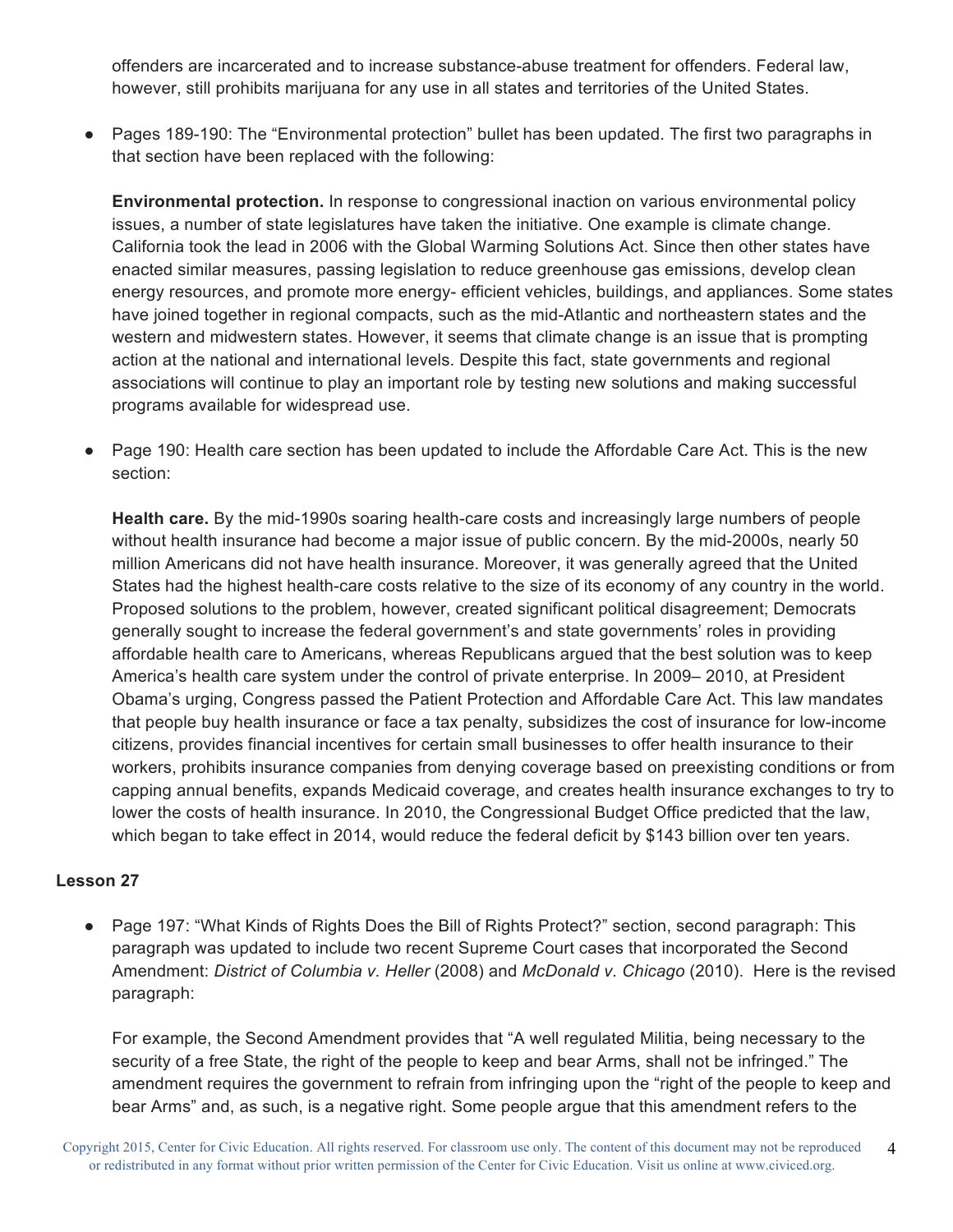institutional rights of states to maintain militia units. Others contend that it refers to the individual right to keep and bear arms that is permitted by law in most states. The Supreme Court seemed to side with the institutional view in 1939 in *United States v. Miller*. In 2008, however, in the case of *District of Columbia v. Heller*, the Court made clear that the Second Amendment protected the individual's right in federal territories to bear arms. In *McDonald v. Chicago* in 2010 the Court incorporated the Second Amendment and ruled that citizens have the right to bear arms.

## **Lesson 29**

- Page 210: The Critical Thinking Exercise has been rearranged so that the questions that pertain to each position appear at the end of each position's paragraph rather than at the end of the exercise.
- Page 210: The "What Are Commonly Accepted Limitations on Freedom of Expression?" section has been greatly elaborated and expanded with a more in-depth explanation of situations in which government can limit freedom of expression. Here is the new section:

Despite the statement in the First Amendment that "Congress shall make no law...abridging the freedom of speech," most people argue in favor of limiting freedom of expression in certain situations. Suppose the First Amendment were interpreted to mean that there could be no laws at all limiting speech. People would be able to say anything they wanted at any time they wanted. People could lie in court and deprive others of their right to a fair trial. People could scream in libraries, give political speeches in the middle of church sermons, or speak through loudspeakers in neighborhoods in the middle of the night.

Most judges and legal scholars believe that the First Amendment should not be interpreted to protect freedom of expression in situations such as these examples where other people might be harmed or their rights infringed upon. Freedom is not license to do anything one pleases. In some situations limiting freedom to speak may actually increase a person's opportunity to be heard. For example, there are rules governing when someone may talk at a meeting or a debate.

Governments do make laws that limit freedom of expression to protect other important values and interests. Such laws usually do not violate the First Amendment. Laws that limit freedom of speech that are commonly accepted include, among others, those prohibiting the following:

- **Defamation.** Laws that prohibit people from defamation of others. These are laws that prohibit slander which is to make false and malicious statements about another person that injures his or her reputation. Laws also prohibit libel, which is to print false and malicious statements about another person that injures her reputation.
- **Incitement to crime.** Laws that prohibit people from urging others to take immediate action which is against the law.
- **Revealing of government or trade secrets.** Laws that prohibit people from giving military secrets to an enemy or secrets of a company one works for to another company.
- **False advertising.** Laws that prohibit companies from making false statements about the products they sell.
- **Obscenity.** Laws that prohibit speech that is deeply offensive in light of contemporary community standards.
- **Time, place, and manner.** Laws that prohibit speech at certain times, in certain places, and in the ways speech is expressed. For example, one cannot give a political speech through a loudspeaker in a residential area in the middle of the night (time), one cannot give a speech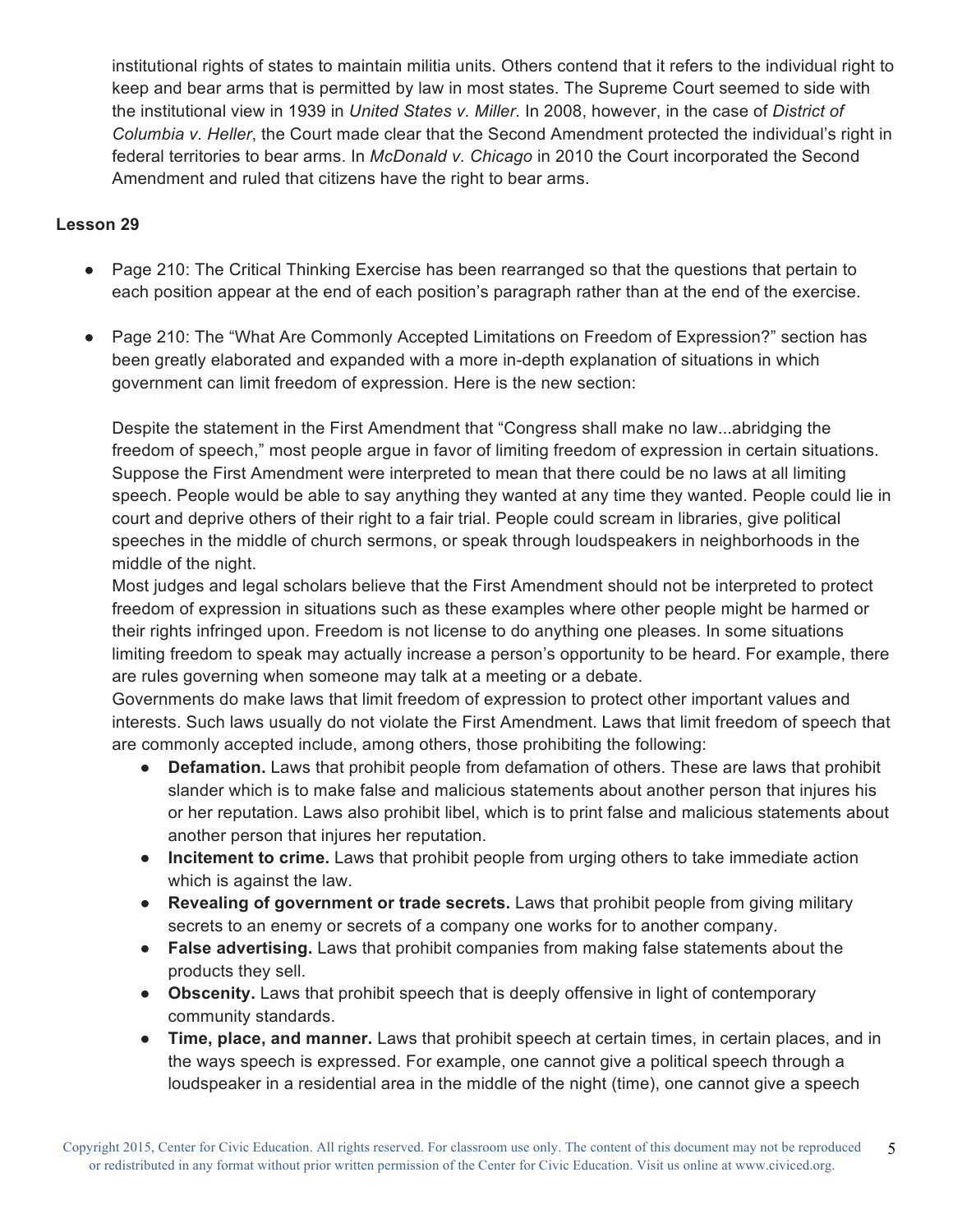about the death penalty in a kindergarten classroom (place), and one cannot shout one's responses to questioning in a courtroom (manner).

Page 211-12: The "What Limits Are There on Government's Power to Limit Expression?" section has been edited to make the concepts more easily understood by students. Here is the section:

The Supreme Court always has permitted some regulation of speech and press. The Court's approach to analyzing restrictions on speech and press has been described as both "dynamic" and "unpredictable." That is because the Court's rulings change with changes in the Court's membership. Generally the following rules limit the government's power to make laws and rules restricting free speech and press:

- **Laws may not discriminate unfairly on the basis of the content of the expression or the speaker.** For example, a city council could not permit some religious organizations to pass out literature on public streets but forbid other religious organizations from doing so.
- **Laws and regulations also cannot single out people who hold unpopular views and prevent only them from speaking.** However, no one has the right to publish secret military information or the names of U.S. intelligence agents working overseas.
- **Laws restricting the time, place, and manner of expression must be content-neutral and applied fairly.** Speech can be limited by time, place, and manner restrictions on when, where, and how it can occur. For example, a city council can restrict public speeches to certain parts of the day or require organizations to obtain permits for large public gatherings. Such regulations may not affect the content of expression or favor some individuals, groups, or opinions over others.
- **Laws restricting expression cannot be vague.** Restrictions on expression must be clear so that people know what is permitted and what is forbidden. For example, an administrative rule prohibiting "disrespectful speech that interferes with the public good" would be too vague. Neither a person wanting to speak in a lawful manner nor a police official charged with enforcement would know what the rule permits or prohibits.

Laws restricting expression may not be overly broad and must be implemented by the "least restrictive means." Regulations must be written narrowly so that they solve a specific problem without limiting more expression than is necessary. Regulations also must employ the "least restrictive means" of achieving their goals. For example, violence sometimes erupts during political protests. Banning all political protests would be broader than necessary to solve the problem of occasional violence, therefore such a ban would not be the least restrictive means for reducing the risk of violence. See *Ashcroft v. American Civil Liberties Union* (2002) for a case involving the least restrictive means requirement.

Page 213: The Critical Thinking Exercise has been converted into a new section entitled "Should There" Be Speech Codes on College and University Campuses?" The What Do You Think? exercise afterward remains the same.

## **Lesson 31**

Page 226: A new What Do You Think? exercise has been added after the section "When Is a Warrant Required? What Is Probable Cause?" Here is the exercise:

# **WHAT DO YOU THINK?**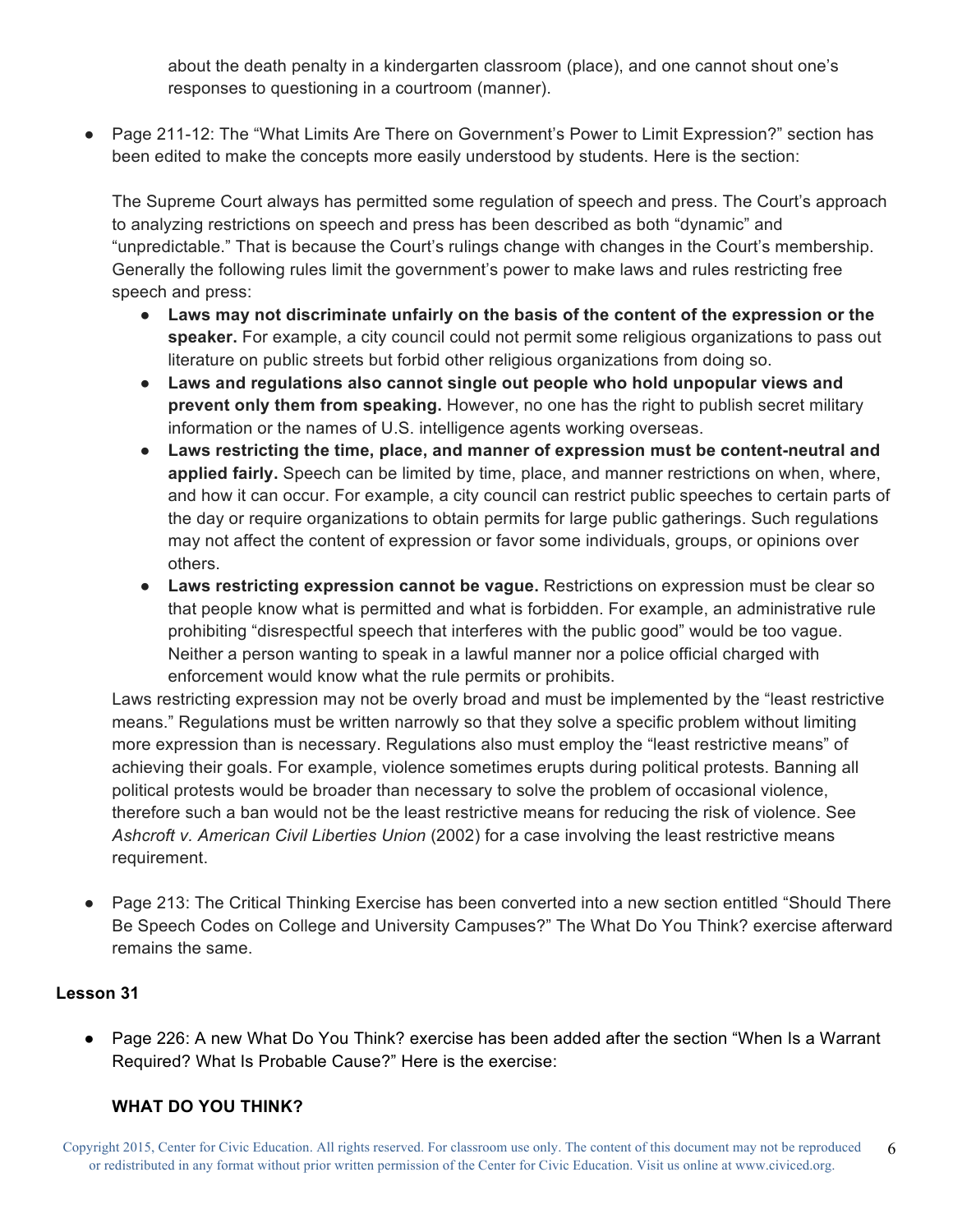1. Should law enforcement officers who have legally arrested a person be allowed to search the entire contents of the person's cell phone without a warrant?

2. Should law enforcement officers be allowed to secretly place a tracking device on a suspect's vehicle without a warrant to track his or her movements on public streets?

● Page 232: An additional Reviewing and Using the Lesson question was added, as follows: "3. What rights does the Fifth Amendment protect?

# **Lesson 32**

- Page 236: The Critical Thinking Exercise was converted into a new section, "How Might a Free Press Endanger a Fair Trial?," and a What Do You Think? exercise.
- Page 238: The What Do You Think? exercise was converted into a Critical Thinking Exercise.
- Page 239: A new paragraph titled "Right to appeal convictions" has been added.
- Page 239, Critical Thinking Exercise: The title of the exercise has been changed to "What Were Some Historical Positions on Punishment?"
- Page 240: The questions in the Critical Thinking Exercise have been updated. Here are the new questions:
	- 1. Explain your personal position on the death penalty.
	- 2. What evidence or argument might convince you to change your position on the death penalty? Why?

# **Lesson 33**

- Page 247: A new question was added to the What Do You Think? exercise, as follows: "6. Should the First Amendment right to freedom of speech be interpreted to give corporations the right to spend unlimited funds to pay for political broadcasts in elections that support or oppose candidates for political office or take positions on political issues so long as their funding is made public? Why or why not?"
- Page 252: Critical Thinking Exercise: The final question ("3.Be prepared to explain and defend your responses.") was moved to the first paragraph of the exercise. Page 252: A new section was added at the end of the lesson:

## **What Responsibilities Do Americans Have toward Undocumented Immigrants?**

Few issues are as controversial and complex as that of transnational migrants who lack legal status to live or work in the United States. Undocumented immigrants currently number about 11.5 million people. That represents an increase of more than 35 percent since 2000. Most undocumented immigrants come from Mexico or Central America. A surge of illegal border crossings by unaccompanied minor children in 2014 led President Obama to take executive action. He approved a plan to allow Central American children to apply for refugee status while in their home countries and indicated that undocumented minors must receive a court hearing before being deported.

Because Congress failed to enact broad reforms of immigration, some states took action on their own. Several states, including Arizona, Texas, and California, complained that the undocumented immigrants strained their resources to feed and house them. Some states took legal action, arguing that the federal government has failed in its duty to secure national borders.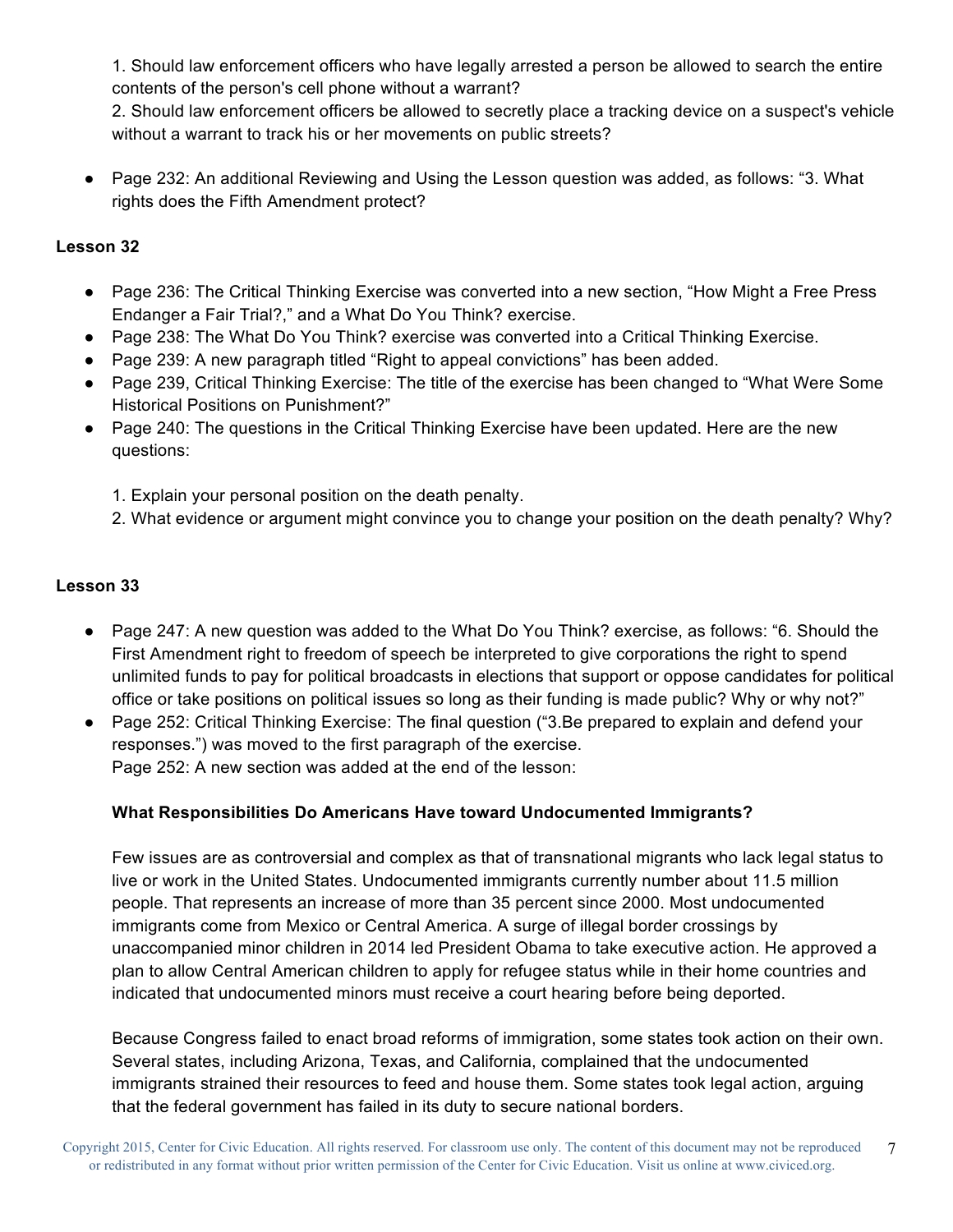### **Lesson 34**

- Page 258, Critical Thinking Exercise: The voter participation statistics have been updated.
- Page 260: The first paragraph of the Critical Thinking Exercise became a new section titled "Does the Natural Rights Philosophy or Classical Republicanism Dominate American Behavior?"

### **Lesson 35**

- Page 264: The title of the section, "What Is the Civil Rights Act?" has been changed to "What Is the Civil Rights Act of 1964?"
- Page 265: The last bullet in the first column was deleted
- Page 265: The first and second paragraphs in the second column were deleted and replaced by the following paragraph:

Although the Voting Rights Act of 1965 has been called "the most successful civil rights law in history," one of its key provisions, Section 5, was challenged in the Supreme Court in 2013. That provision required states and counties with a history of discrimination in voting to obtain federal permission before changing voting procedures. In a five-to-four decision in *Shelby County v. Holder*, the Court declared Section 4 to be unconstitutional because it relied on outdated information. Section 4 established a formula that determined which state and local governments had to obtain federal permission to change their election laws under Section 5.

Page 267: The second paragraph and the bullet points that follow have been changed to the following:

After the passage of laws in the 1960s organizations such as the NAACP turned their attention to other, broader societal concerns, such as

- equal educational opportunities for all students,
- equal employment opportunities,
- health care reform,
- protection of voting rights,
- campaign finance reform, and
- environmental protection.
- Page 268, after the final paragraph on the Equal Rights Amendment, a new bullet was added:

**Lesbians and gays.** The term *lesbian, gay, bisexual, and transgendered* (LGBT) *people's rights* is used to cover a range of issues from the right to serve openly in the armed forces to the decriminalization of homosexuality to prohibiting discrimination in employment and housing.

The LGBT rights movement is noteworthy for how rapidly it has brought about changes, particularly in traditional notions of marriage and the family. In 2003 Massachusetts became the first state to legalize same-sex marriage. Several other states soon followed suit. In 2011 President Obama announced that his administration would no longer defend the 1996 Defense of Marriage Act. When the Supreme Court heard *United States v. Windsor* in 2013 it struck down the provisions of that act that prohibited the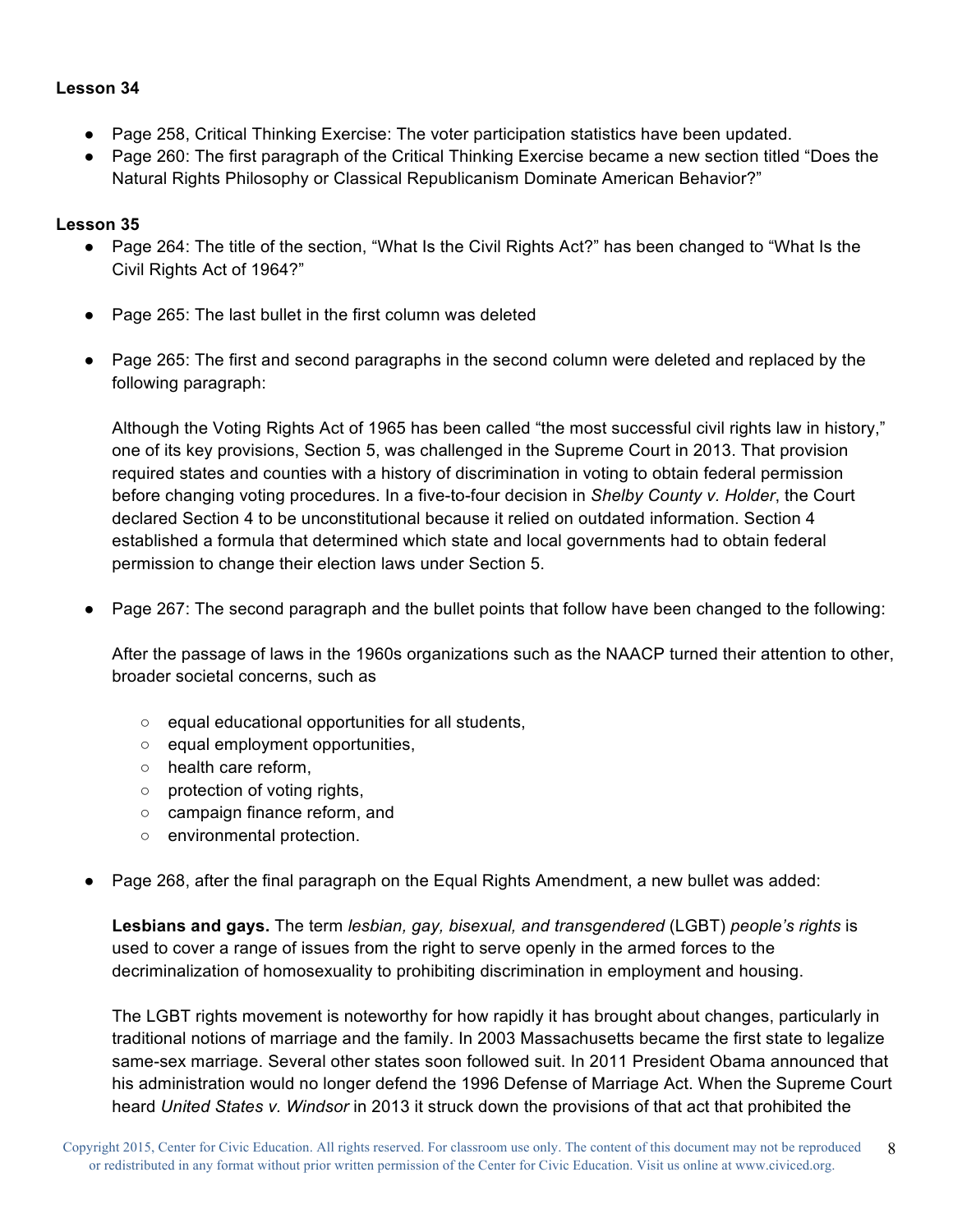federal government from legally recognizing same-sex marriages. The Court's ruling also made samesex married couples eligible for a number of federal benefits and tax advantages. The movement to recognize the right to same-sex marriage culminated in 2015 when, in the case of *Obergefell v. Hodges*, the Supreme Court decided that it is a fundamental right guaranteed by the equal protection clause of the Fourteenth Amendment. Today the LGBT movement continues its advocacy for equal rights and legal protections in various aspects of public and private life.

● Page 268, Critical Thinking Exercise: The first sentence now says "Work in one of four groups" because there are now four civil rights movements mentioned in the preceding section.

## **Lesson 37**

● Page 280, second column: The sentences from "Writing on diary-like blogs..." to "...political discourse" were replaced by the following:

More than half of the voting-age population now uses the Internet to post their thoughts, watch campaign videos, or forward political content. Facebook is now a top destination, with some 1.4 billion users. Mobile messaging apps are mounting a challenge to Facebook. Younger people are increasingly using a wide variety of mobile messaging apps to communicate while spending less time broadcasting their activities and their views on Facebook's more expansive social network.

Users give three reasons for following political affairs and figures on social media. First, they place a greater importance on finding out about news quickly. Second, they feel more personally connected to political figures when they follow them on social media. Third, they perceive social media to be more reliable than information from traditional news media.

Page 280, Critical Thinking Exercise: The first question was changed to the following:

In what ways, if at all, might the unrestricted use of the Internet, social media, electronic databases, smartphones, and other technologies, such as surveillance cameras and police body cameras, threaten or enhance the following fundamental principles of American constitutional democracy?

- Individual rights (especially privacy)
- Limited government
- Rule of law
- Equality of opportunity
- Page 283-4: Campaign finance bullet was updated to include *Citizens United v. Federal Election Commission* (2010)

#### **Lesson 39**

● Page 301, Critical Thinking Exercise 4: The first paragraph in the Critical Thinking Exercise was replaced by the following: